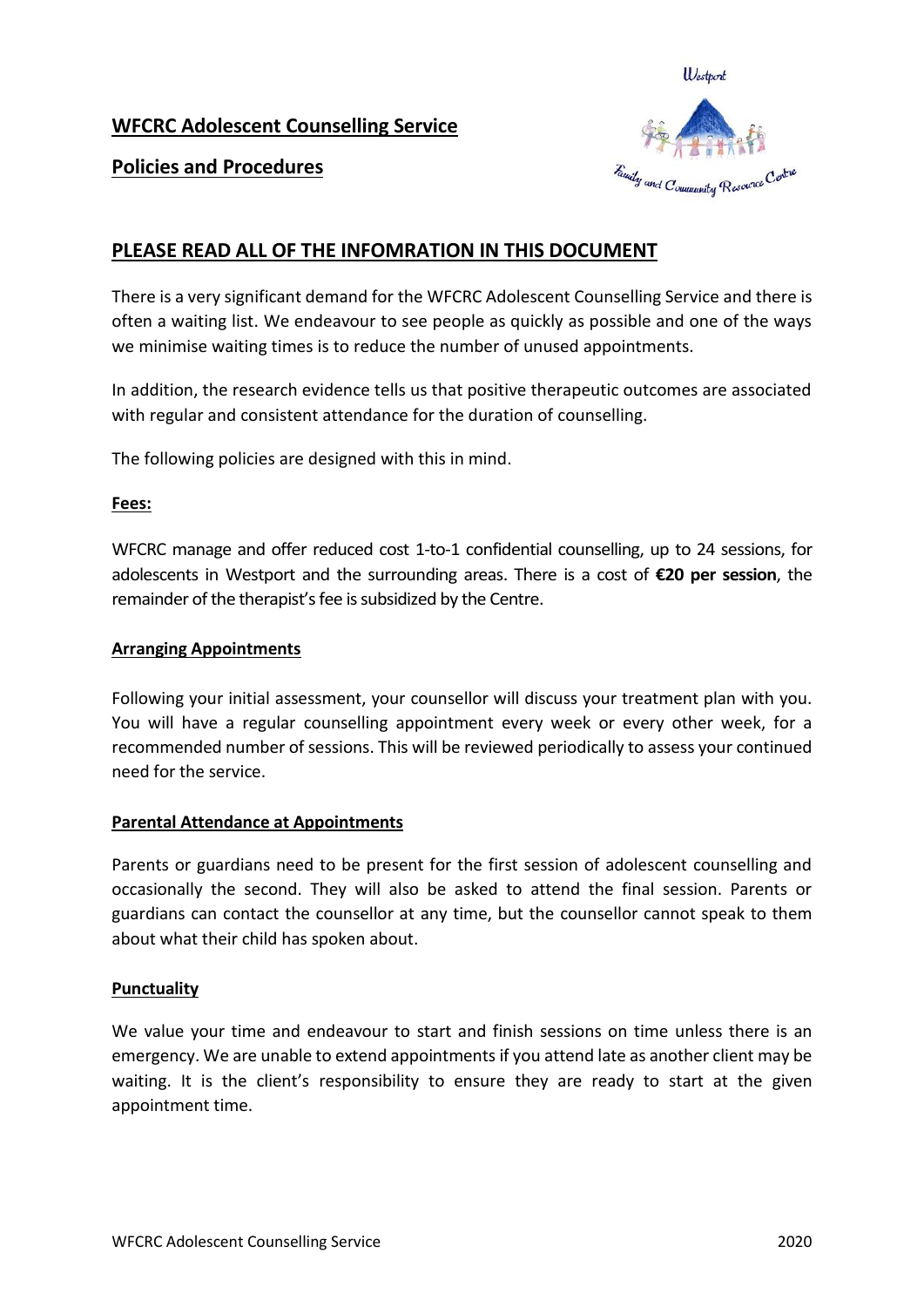### **Payment for your appointments**



Payments for appointments are to be made to the counsellor, immediately after the session. The method of payment can be agreed with the counsellor.

### **Cancellation Policy:**

To cancel or re-schedule an appointment you should contact the Counsellor directly.

As you will be given a protected time slot, it means your counsellor cannot offer this appointment to anyone else. We would ask you to ensure that you keep your counsellor informed of any upcoming holidays or other commitments you are aware of so that your appointment slot can be allocated to someone else who may be waiting.

**If you cancel your appointment with more than 24 hours' notice, there will be no charge**. If you are regularly cancelling your allocated appointment, your counsellor will discuss this with you and counselling may be placed on hold until you can commit to regular counselling sessions.

If you cancel your appointment with **less than 24 hours' notice, you will have to pay a half rate (€10)** for the session. This payment is non-refundable and non-transferable.

### **Confidentiality**

WFCRC Counselling service is completely confidential. When you and your parent or guardian are in attendance together, what is spoken about is confidential to all present. When you are attending on your own, what you speak about is confidential to you and the counsellor.

If there is anything concerning that the counsellor feels your parent or guardian should know, the counsellor will discuss this with you first. Following this, your parent or guardian will be asked to attend the next session, where you can all speak about it together. The counsellor will never speak to your parent or guardian without you knowing it is going to happen and without you present.

If there is a child protection concern based on information disclosed; the therapist and the FRC as mandated person/s have a legal obligation to act on this information and report under the Children First Act 2015.

### **Conflicts of Interest**

In their professional activities, counsellors are required to act in a trustworthy and reputable manner towards clients and the community. For this reason, WFCRC Counsellors will notsee two members of the same family as this could be viewed as a conflict of interest.